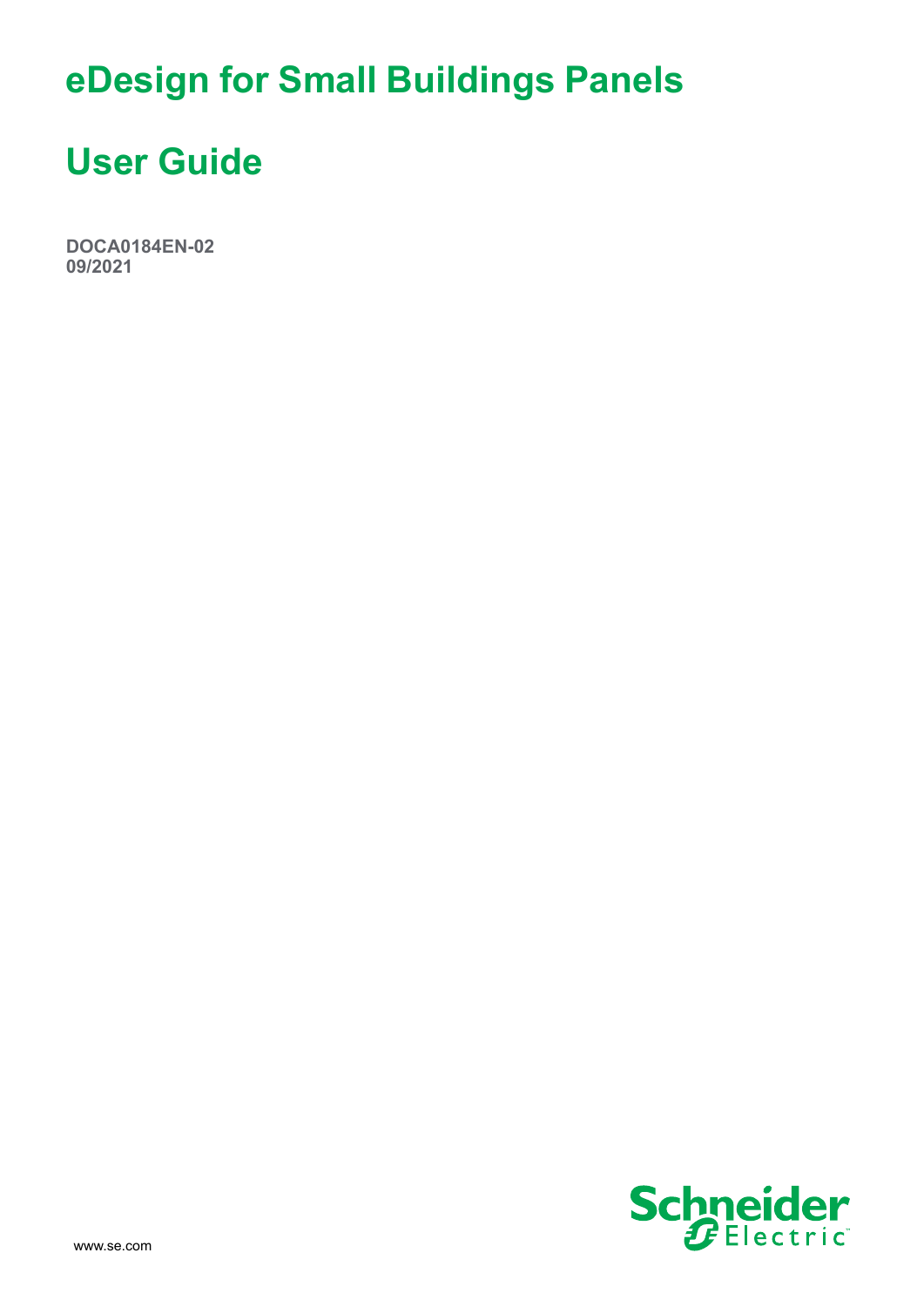# **Legal Information**

The Schneider Electric brand and any trademarks of Schneider Electric SE and its subsidiaries referred to in this guide are the property of Schneider Electric SE or its subsidiaries. All other brands may be trademarks of their respective owners.

This guide and its content are protected under applicable copyright laws and furnished for informational use only. No part of this guide may be reproduced or transmitted in any form or by any means (electronic, mechanical, photocopying, recording, or otherwise), for any purpose, without the prior written permission of Schneider Electric.

Schneider Electric does not grant any right or license for commercial use of the guide or its content, except for a non-exclusive and personal license to consult it on an "as is" basis. Schneider Electric products and equipment should be installed, operated, serviced, and maintained only by qualified personnel.

As standards, specifications, and designs change from time to time, information contained in this guide may be subject to change without notice.

To the extent permitted by applicable law, no responsibility or liability is assumed by Schneider Electric and its subsidiaries for any errors or omissions in the informational content of this material or consequences arising out of or resulting from the use of the information contained herein.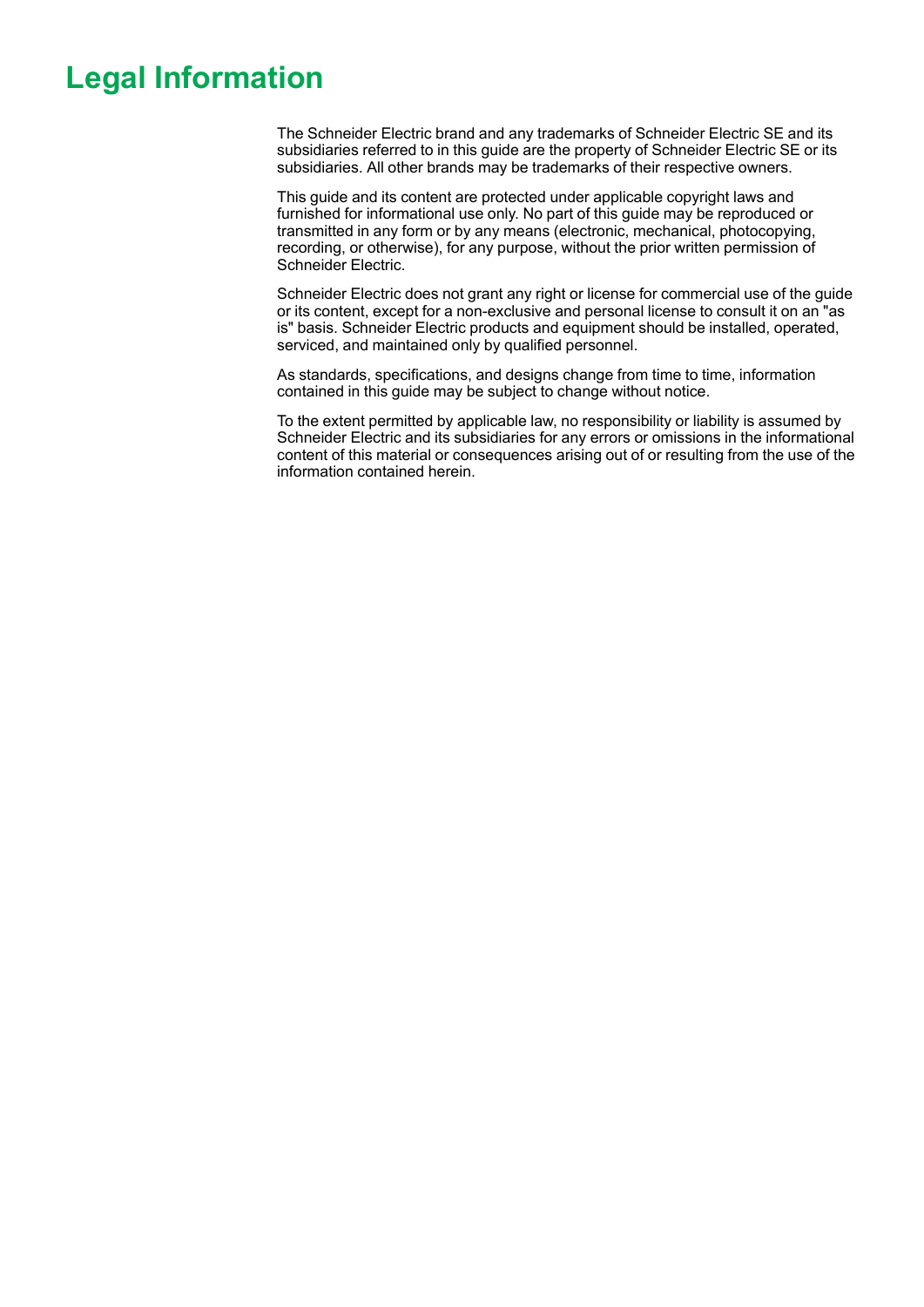# **Table of Contents**

| Switch to the Electrical Diagram or Single Line Diagram of Other |  |
|------------------------------------------------------------------|--|
|                                                                  |  |
|                                                                  |  |
|                                                                  |  |
|                                                                  |  |
|                                                                  |  |
|                                                                  |  |
|                                                                  |  |
|                                                                  |  |
| Switch to the Panel Front View of the Other Panels of the Same   |  |
|                                                                  |  |
|                                                                  |  |
|                                                                  |  |
|                                                                  |  |
|                                                                  |  |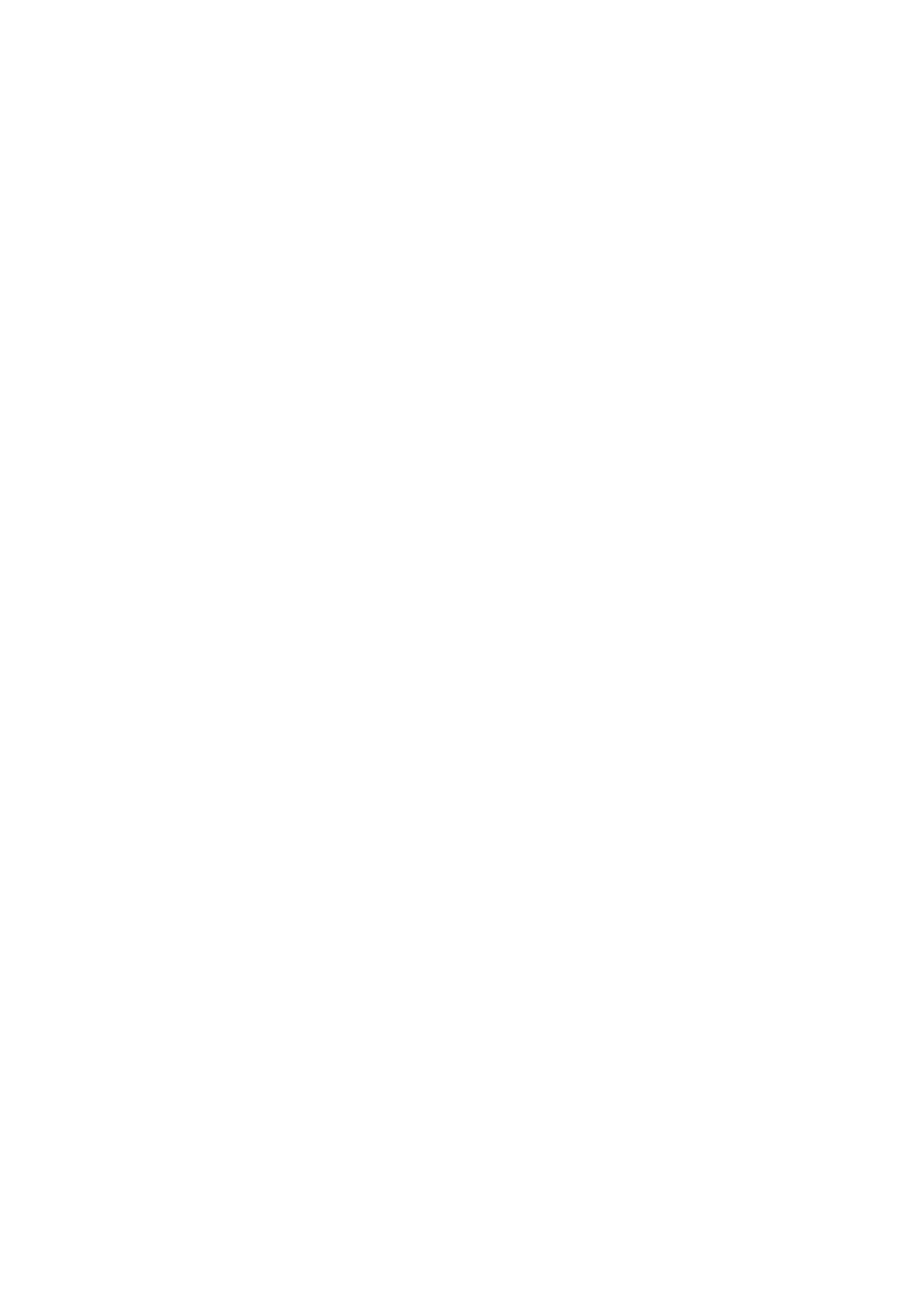# <span id="page-4-0"></span>**Purpose of the Application**

This application aims to help professional electricians to design electrical distribution panels for small buildings.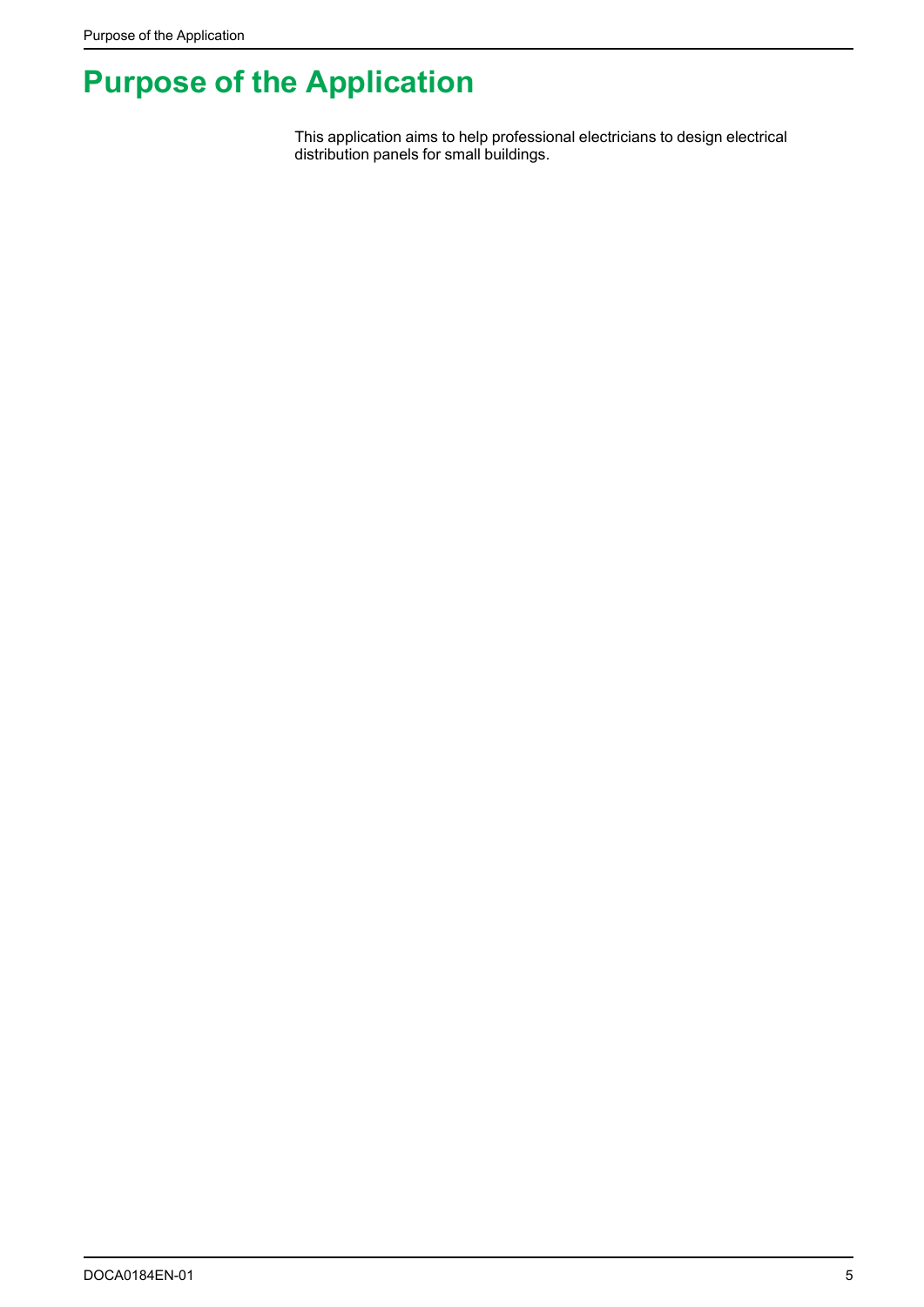# <span id="page-5-0"></span>**Description of the Application**

- The application is divided into seven steps.
- Navigation within the steps is possible using the tabs at the top of each page.
- Other functions are accessible on each page of the application:
	- Register
	- Log in and log out
	- For logged in users: save a project in the cloud; this is implemented automatically every 2 minutes, when changing step in the application and manually with an action on the corresponding icon.
	- Save a project on the computer
	- Take notes about the project in free text
	- My profile, for logged in users only: upload discount rates per product family to get the list of material in net prices; upload company data to get it displayed in the project report
	- Help: access to video tutorials; to get in touch with Schneider Electric Customer Support Services
	- FAQs
	- Terms and conditions
	- Data privacy
	- About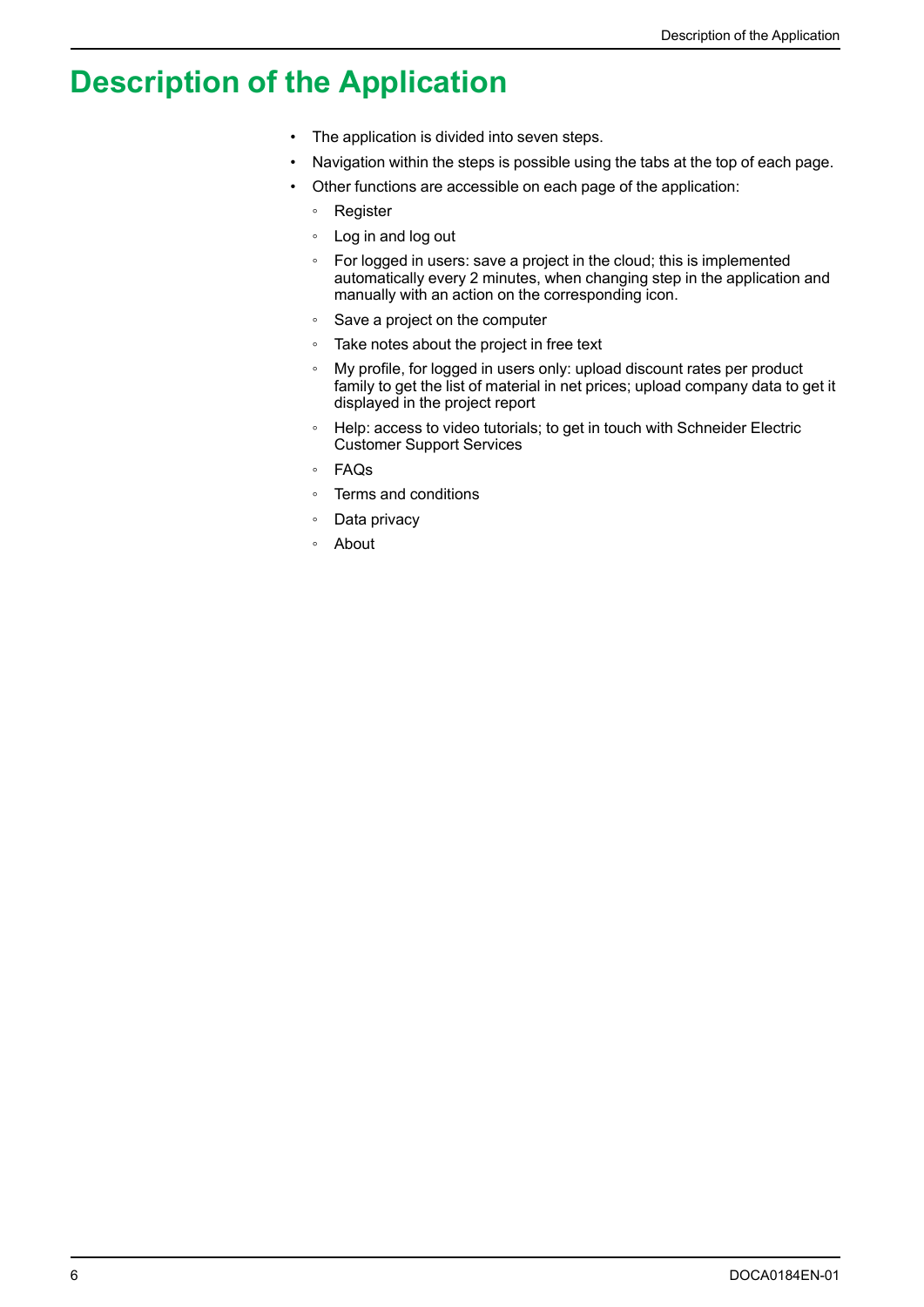# <span id="page-6-0"></span>**Step by Step Description of the Application**

## <span id="page-6-1"></span>**Home Page**

- Functions accessible to all users:
	- Create a project.
- Upload a project from the computer.
- Functions accessible to logged in users only:
	- Display the list of projects created with the user account.
	- Open, duplicate or cancel a project.
	- Search a project with free text based on the project name, location, and contact name.
	- Sort projects by project name, date of creation, date of modification, and contact name.

## <span id="page-6-2"></span>**Project Information**

This page allows you to create the project and to manage the project description:

- Compulsory data for each project: name of project.
- Optional project data: list of contacts for the project with several information to enter for each contact.
- These data are displayed on the first page of the project report which can be accessed from **Documents** page.

## <span id="page-6-3"></span>**Panel Information**

This page allows you to create the panels in the project, to manage the description of each panel, and to manage the list of the panels in the project.

- Compulsory data for each panel:
	- Name of the panel.
	- Position of the panel in the installation: main panel or sub panel.
	- Number of phases at the incoming of the panel.
- Optional panel data:
	- Short circuit current value at the incoming of the panel.
	- Incoming current value in the panel.

Click the **Design** button of a panel in the list to open the **Diagram** page of the panel.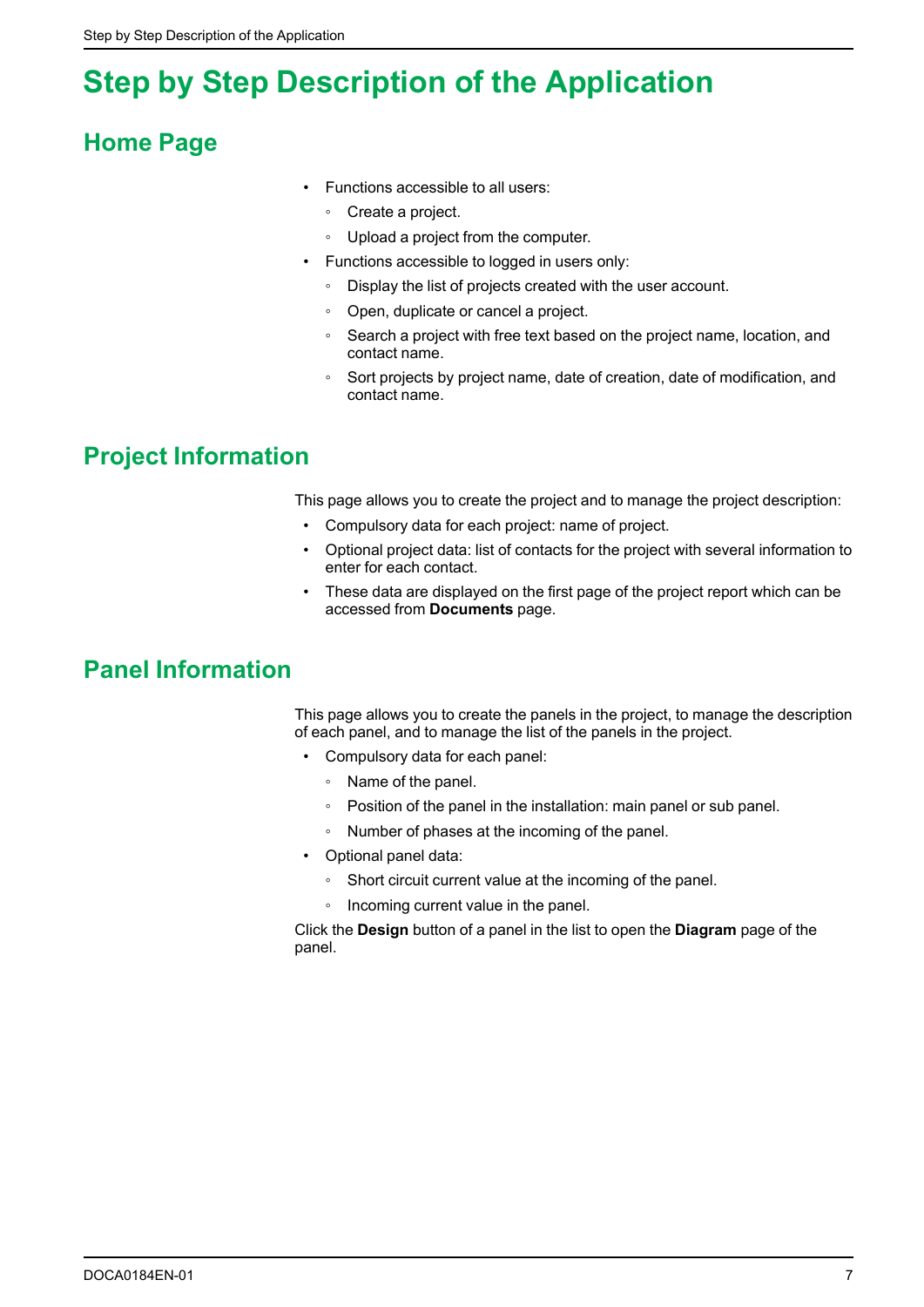## <span id="page-7-0"></span>**Electrical Diagram**

This page allows you to create the electrical diagram of the panel.

### <span id="page-7-1"></span>**Electrical Diagram Structure and Principle of Use**

The main incomer role card of the electrical diagram is already in place.

The main incomer role card cannot be removed from the electrical diagram.

The electrical diagram is built by adding role cards out of a list. The list of role cards is accessible in the foldable section on the left side of the page:

- Additional differential protection
- Surge arrester
- Additional circuit breaker or switch
- Group feeder
- Outgoer
- Load circuit control
- Energy metering
- Measure-signalization
- Scheduling-Management
- Low voltage supply
- **Miscellaneous**

For each role card in the electrical diagram, the user shall choose a product in the proposed selection of Schneider Electric catalogue before moving to the next steps in the application.

Any change to the electrical diagram and in the products selection in a panel can be done from the **Diagram** page of this panel.

No change is possible from any other page of the application.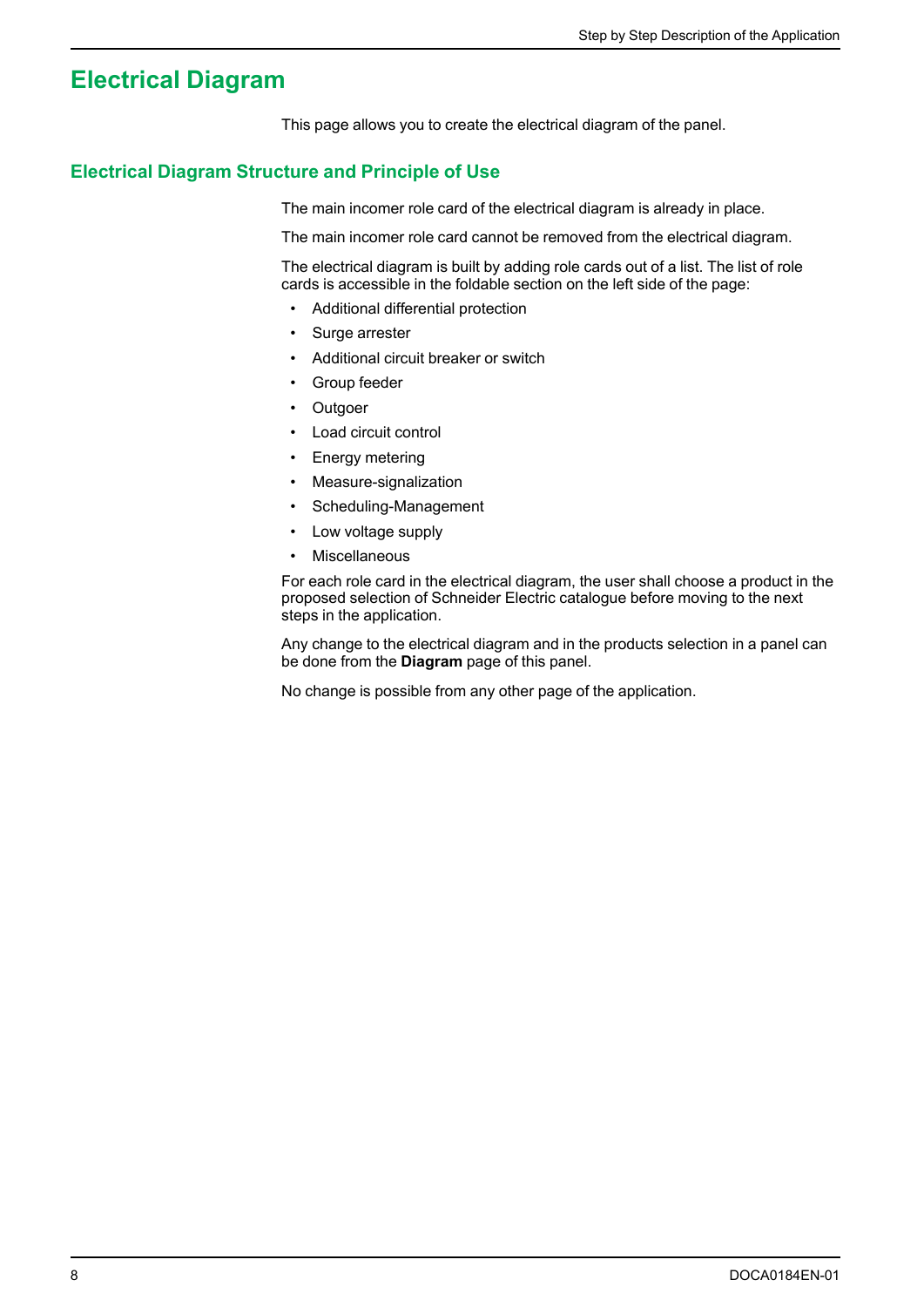### <span id="page-8-0"></span>**Build the Electrical Diagram**

To build the electrical diagram of the panel, select a role card from the list, then drag and drop it on any **+** popping up while dragging.

To identify the card in the electrical diagram and in the single line diagram, it is recommended to name the card in the bottom part, using the free text, and having a maximum of 35 characters.

The naming is automatically reported in the drawing template of the single line diagram and in the front face view.

A button at the right of the naming part allows to display or hide the role cards located downstream.

It is possible to change the organization of the electrical diagram by:

- dragging a card:
	- to move it in the electrical diagram by dropping it on any **+** popping up
	- to put it to the workbench and move it back in another place of the electrical diagram
- clicking on the top-right corner of the card:
	- to cancel it
	- to duplicate one copy or more
	- to send it to the workbench

These actions are not applicable to the main incomer card.

All cards located downstream are moved, duplicated, and removed simultaneously with the upstream card.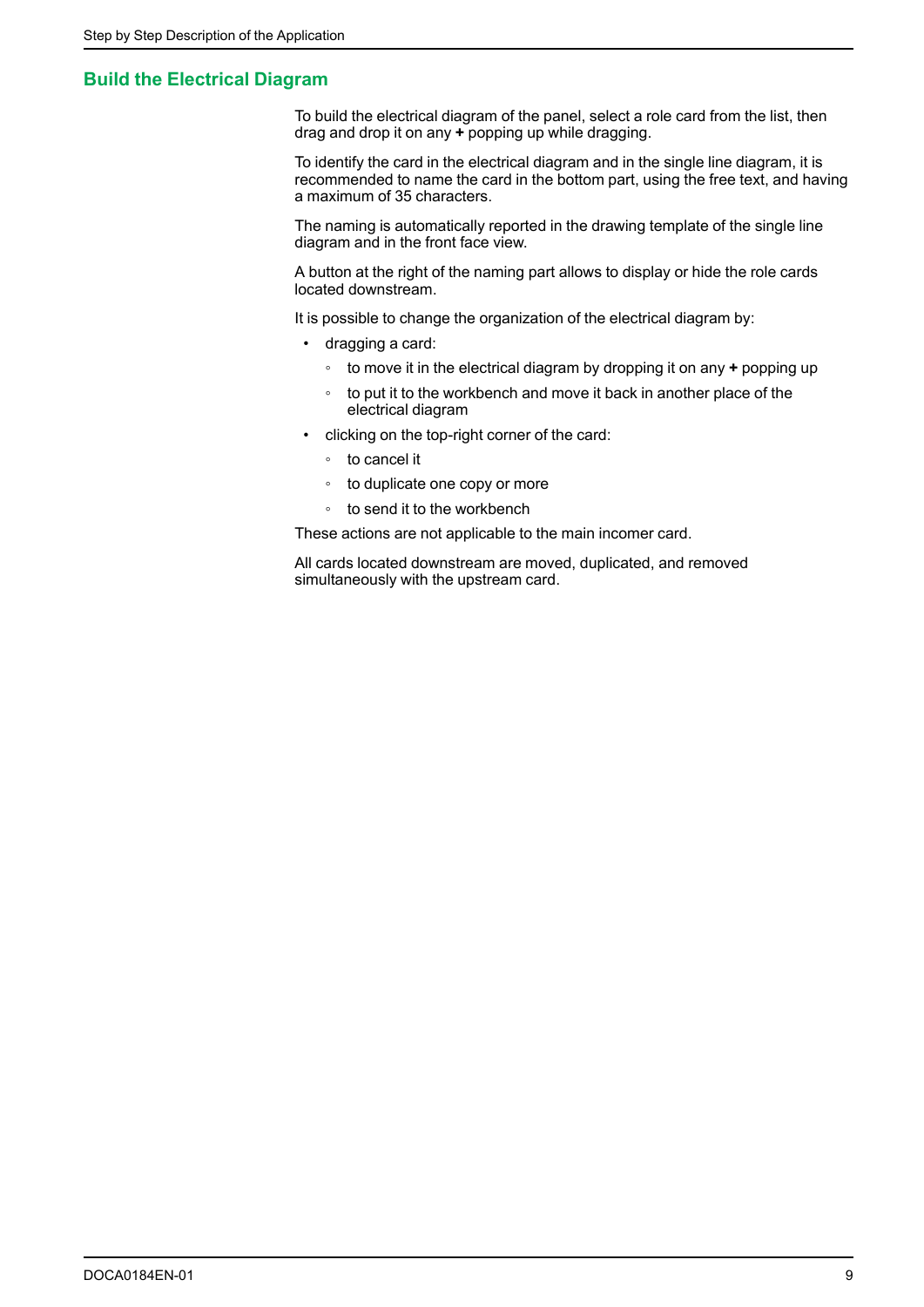### <span id="page-9-0"></span>**Select a Product in a Role Card**

To select the adequate product, click **configure** in the card. A new window opens which proposes three options:

- Select a product category in the proposed catalogue with steps:
	- Select a product category.
	- Select a range.
	- Select the required set of characteristics in the range; the red figure on the top right of the page turns green when completed.
	- Get the reference or list of references; the product data sheet is accessible for each reference.
	- Validate to have all the selected product references in the role card.
- Select with a product reference:
	- Type the reference number of the main product, not valid for auxiliaries and accessories.
	- Select the product from the proposed list.
- Select one of the favorite products defined for this role card (Refer [Create](#page-9-1) Favorite [Products](#page-9-1) for a Role, page 10).
	- Select the favorite product from the list.

It is possible to modify the concerned product by clicking on the upper right corner of the card:

- **Reconfigure** allows to modify the features of the product in the same range.
- **Remove product** allows to change the product range.

The products associated with a PowerTag sensor are highlighted with a dedicated radio wireless link pictogram.

#### <span id="page-9-1"></span>**Create Favorite Products for a Role**

This function is accessible to logged in users only.

- To create a favorite product for a role, click the white star in the role card with this product. The white star turns green, the favorite product is added in the list for the role.
- To view the list of favorite products created for each role, click **My Favourite** tab on the left side of the screen.
- To add a favorite product in the electrical diagram, drag it from the list and drop it in the electrical diagram. It is possible to drag and drop a favorite product directly into the corresponding role card in the electrical diagram.
- To cancel a favorite, click the green star in the card either in **My Favourite** tab or in the electrical diagram. The star turns white and the favorite product disappears from the list.
- The same product can be selected as favorite for several roles.

The list of favorite products is accessible for any existing or new project created with the user's login. It is possible to display a selection of roles in My Favorite list.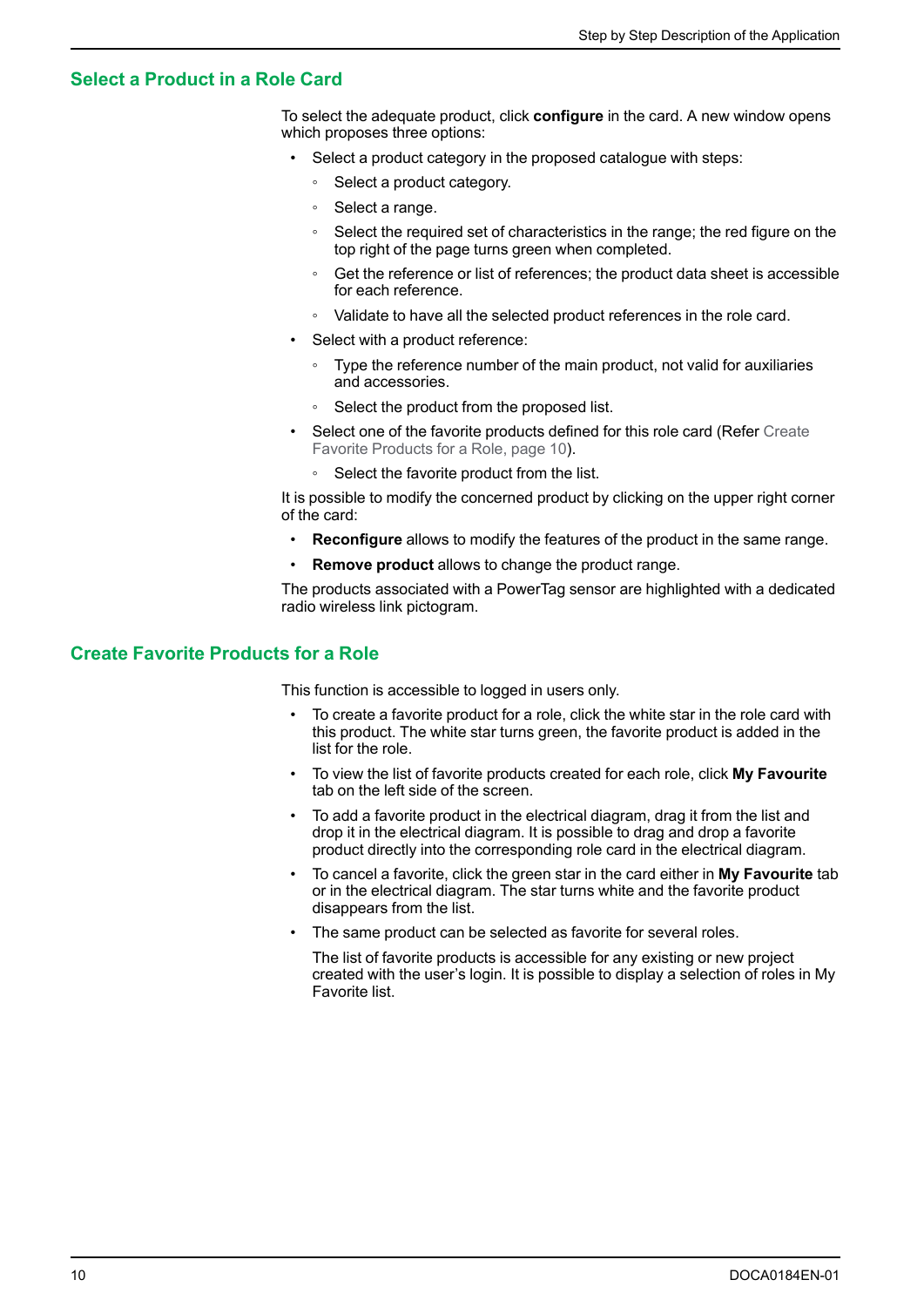## <span id="page-10-0"></span>**Navigate in the Electrical Diagram**

To navigate in the electrical diagram:

- Handle the electrical diagram wherever possible (for example, empty space) and move it in all directions.
- Use the mini map bottom-right to figure out which part of the electrical diagram is displayed.
- Handle and move the blue rectangle in the mini map to navigate into the electrical diagram.

To zoom in and zoom out the electrical diagram:

- Use the scroll wheel of the mouse or two fingers on the computer pad.
- Click the magnifying glass icon at the top of the page.

## <span id="page-10-1"></span>**Create the Single Line Diagram of the Panel**

This part creates the single line diagram of the electrical diagram of the panel.

It is accessible by clicking the **Single Line Diagram** button. Navigation in the single line diagram is similar to navigation in the electrical diagram.

A functional mark is generated in the single line diagram for each product listed in the Appendix 1. It is identified by a letter indicating the function and a number indicating the position of the device in the diagram (from left to right and then from the top to the bottom whatever the function is).

A locking button located at the top right of the screen allows to freeze the numbering. It is then possible to modify the single line diagram without modifying the existing functional marks. The numbers of the new functional marks will be added to the last number created before the locking, whatever the position is in the single line diagram.

After unlocking, all the functional marks are automatically redesigned according to numbering principle mentioned above.

Notes can be added by typing in the corresponding zone top left .

For each branch, a set of characteristics can be added in the title block table below the single line diagram by clicking in a cell and typing the text.

**NOTE:** No change in the electrical diagram is possible from this page.

The single line diagram can be generated in .pdf format by clicking the **Export** button; it is also accessible from the **Documents** page.

## <span id="page-10-2"></span>**Switch to the Electrical Diagram or Single Line Diagram of Other Panels of the Same Project**

The list of the panels in the project is accessible from the electrical diagram and single line diagram page.

To switch to another panel in the project:

- Click on the name of the panel which is currently displayed.
- Click on the name of another panel in the list.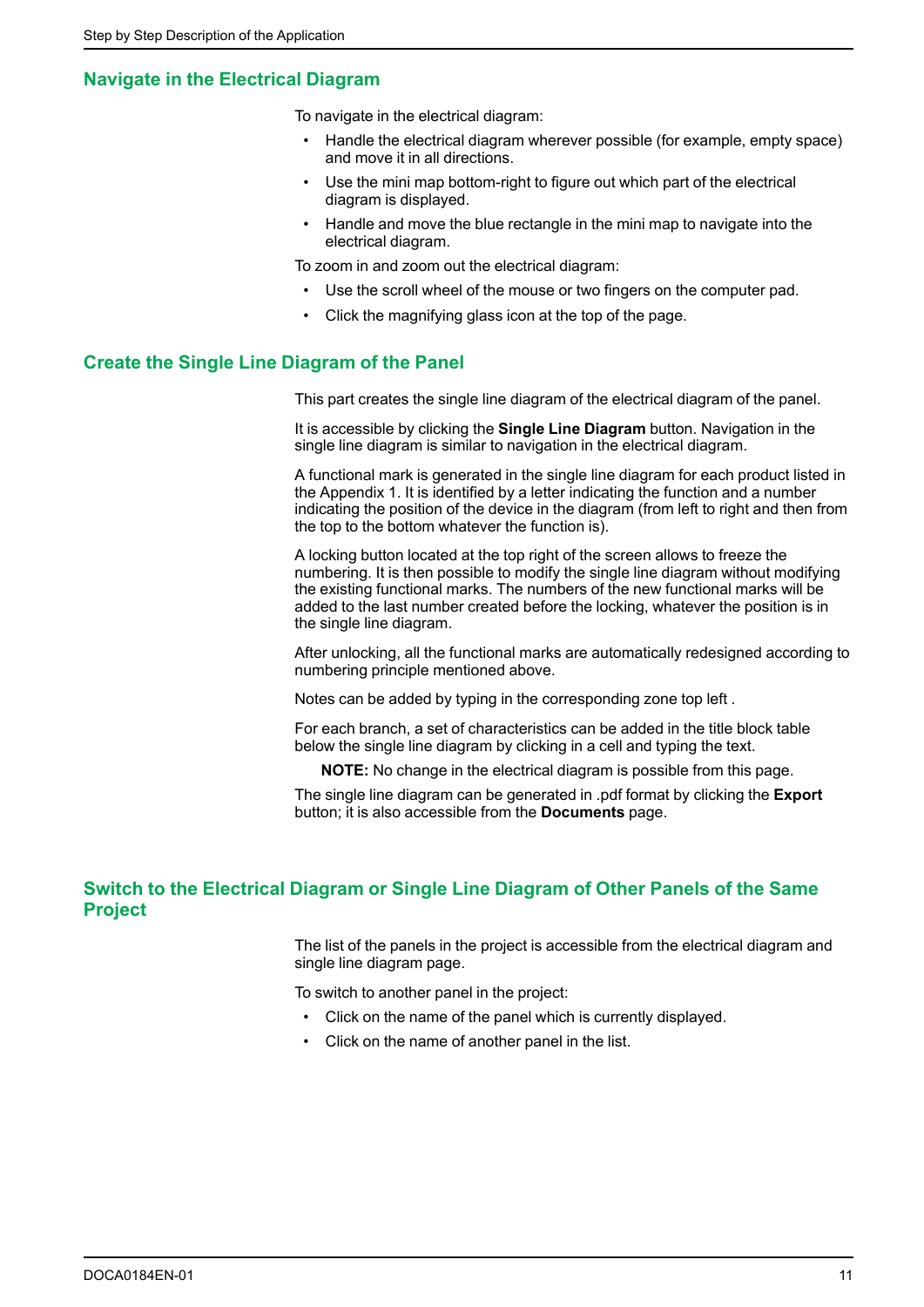## <span id="page-11-0"></span>**Panel Front View**

### <span id="page-11-1"></span>**Select the Enclosure**

It is possible to directly select an enclosure range by clicking on the range picture and validate.

To get guidance in selecting a range, set the ratio of modular free space in the panel, set the enclosure characteristics in the proposed list, select a range not marked with an orange mark and validate.

It is required to fine tune the characteristics of the enclosure in the selected range.

#### <span id="page-11-2"></span>**Mount the Devices in the Enclosure**

To mount or unmount the devices in the enclosure, select one or several devices in the workbench, then drag and drop them into the enclosure or out of the enclosure respectively.

It is possible to mount and unmount all the devices simultaneously in the enclosure using the dedicated buttons.

To fine tune the panel layout, it is possible to move one or several devices inside the enclosure in the **construction mode** by clicking the arrow button.

### <span id="page-11-3"></span>**Select and Mount the Distribution Blocks**

To open the distribution blocks selector, click the **add distribution** button.

It is possible to directly select a distribution block range by clicking the range picture and validate.

To select a range, set the distribution block characteristics in the proposed list, select the range which is not marked with an orange mark and validate.

It is required to fine tune the characteristics of the distribution block in the selected range.

It is possible to add comb busbars and other Schneider Electric products directly in the **list of material** tab, **other products** button.

### <span id="page-11-4"></span>**Edit the Enclosure**

It is possible to edit the enclosure in the same range by right-clicking within the enclosure:

- Edit the enclosure characteristics
- Cancel the enclosure
- Edit the height
- Edit the width

It is possible to change the enclosure range by clicking the **edit range** button on the right side of the screen. The devices are displayed in the workbench.

#### <span id="page-11-5"></span>**Information on the Panel**

The following information is displayed on the right side of the screen:

- The characteristics of the enclosure.
- The empty space in the panel.
- The buttons to change the displayed layers of the panel.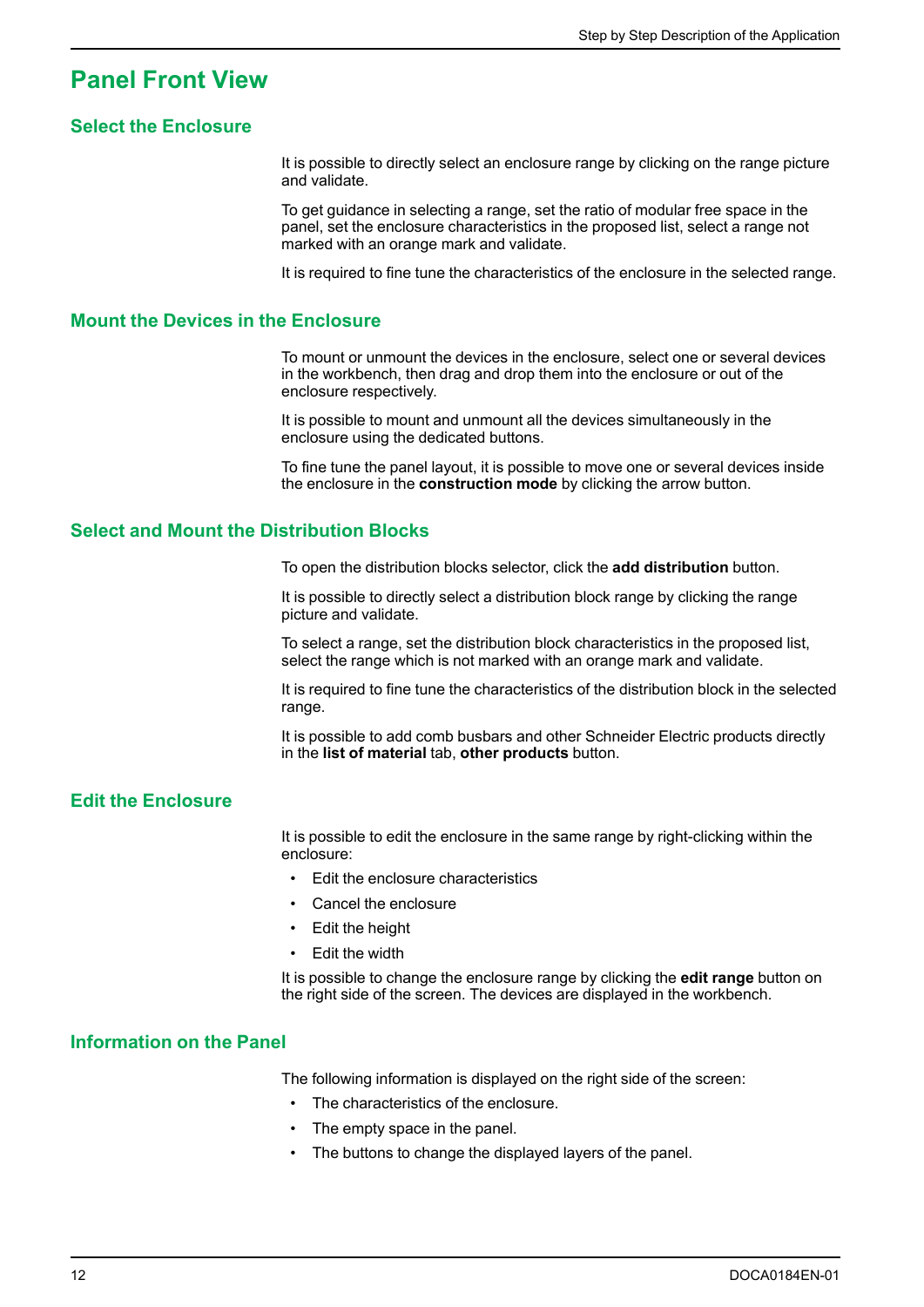## <span id="page-12-0"></span>**Information on the Products in the Panel**

By selecting either the entire enclosure or a device or a group of devices, the product descriptions are displayed on right side of the screen, which are grouped into three categories:

- **Enclosure**
- Installation system
- Devices and distribution blocks

To get the detailed information and documentation for each product, click the link **product data**.

#### <span id="page-12-1"></span>**Switch to the Panel Front View of the Other Panels of the Same Project**

The list of the panels in the project is accessible from the panel **Front View** page. To switch to another panel front view in the project:

- Click on the name of the panel which is currently displayed.
- Click on the name of another panel in the list.

#### <span id="page-12-2"></span>**Create Snapshot of the Panel Front View**

It is possible to create a snapshot of the displayed front view of the panel by clicking the camera icon on the top bar of the screen. The snapshot is saved on the computer and can be added to the project documentation (refer [Documentation,](#page-14-0) page 15).

The snapshot of the panel is included in the project report document.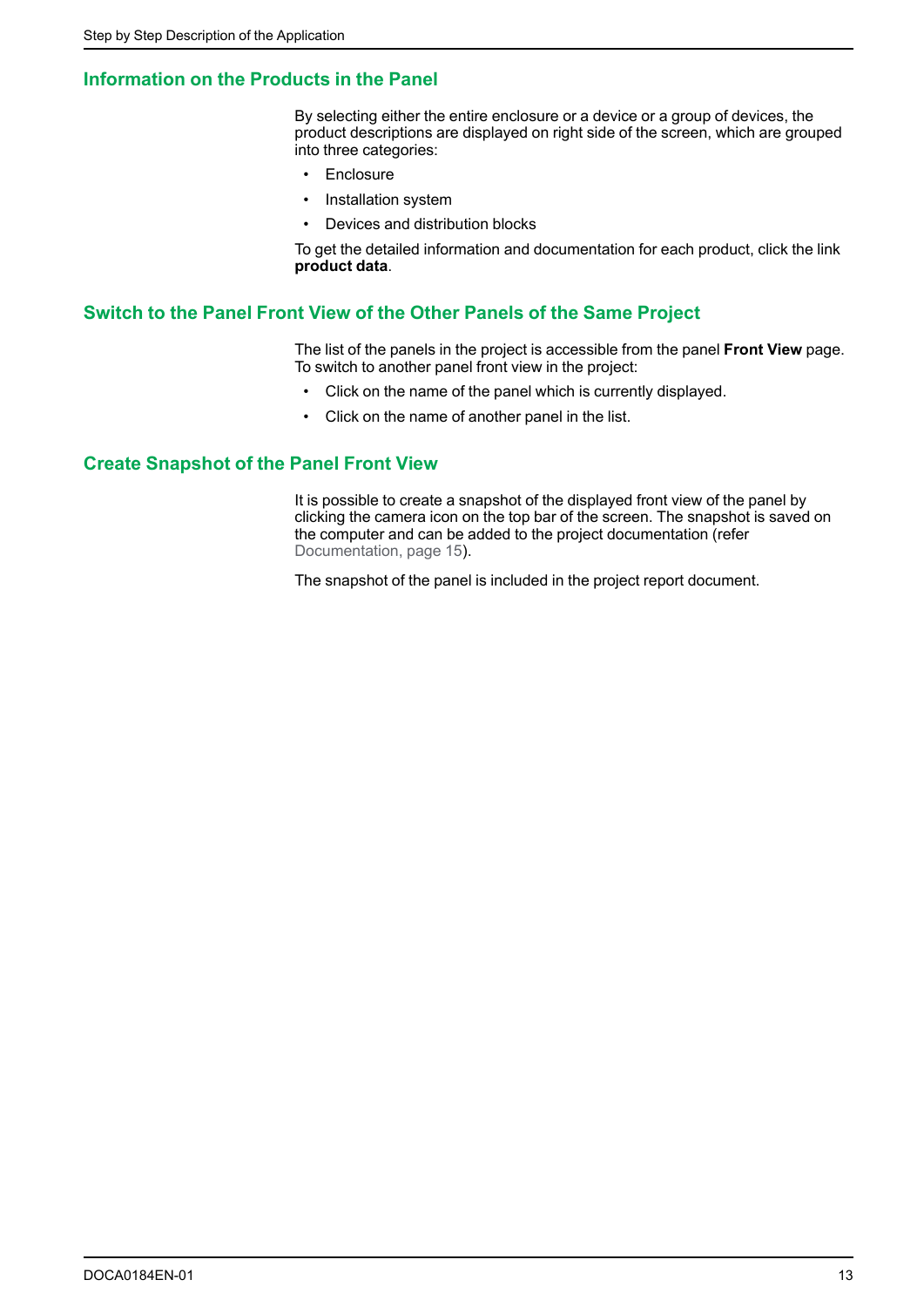## <span id="page-13-0"></span>**List of Material**

This section displays the list of products in the project.

The list of products includes the public price list value and net price value – for logged in users only, calculated with discount ratios by product family.

The public price list can be updated by clicking on the button. The discount ratio values can be uploaded in an excel file by clicking the top left of the screen, then in the My Profile section.

It is possible to access the documentation of a product in the list of material by clicking on the reference number.

This list can display the references:

- For one panel
- For all the panels of the project

The list can be displayed in two ways:

- By panel, grouped by product category in each panel
- All the references of one panel or the entire project

It is possible to add products to the panels of the project in the **miscellaneous** section of the list of material at the bottom of the page. The products can either be:

- Selected from Schneider Electric connected products
- Selected from Schneider Electric other products
- Created by the user (for example, products from other suppliers by typing text in the list)

The list of material is included in the project report document.

The PowerTag Energy sensor products are highlighted with a radio wireless pictogram.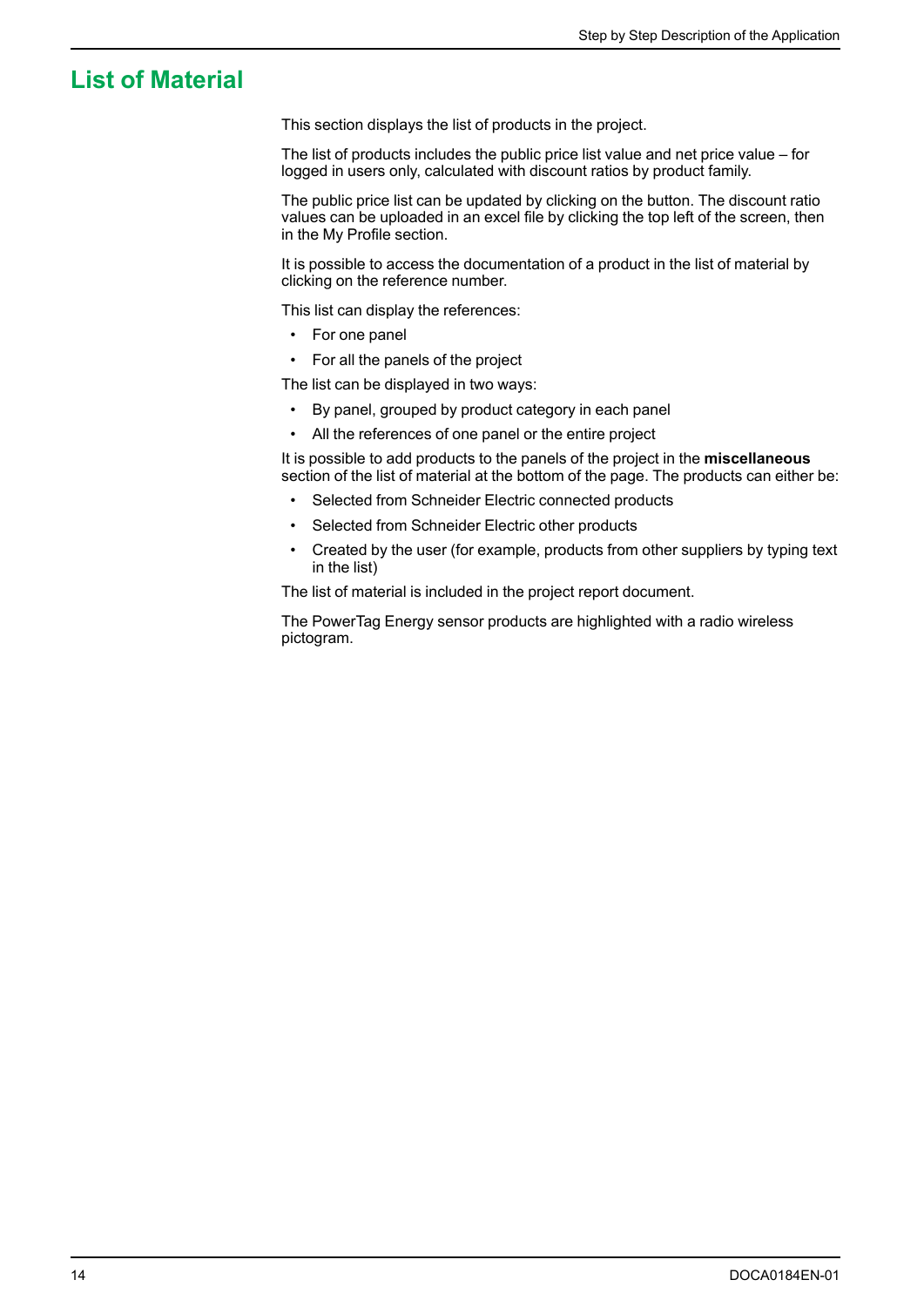## <span id="page-14-0"></span>**Documentation**

This page allows you to:

- export the list of materials in .xlsx format and save it on the computer.
- export the project report document in .docx format.
- export the single line diagram of the panels of the project in .pdf format.
- upload documents from the computer and attach them to the project.
- manage the list of documents attached to the project.